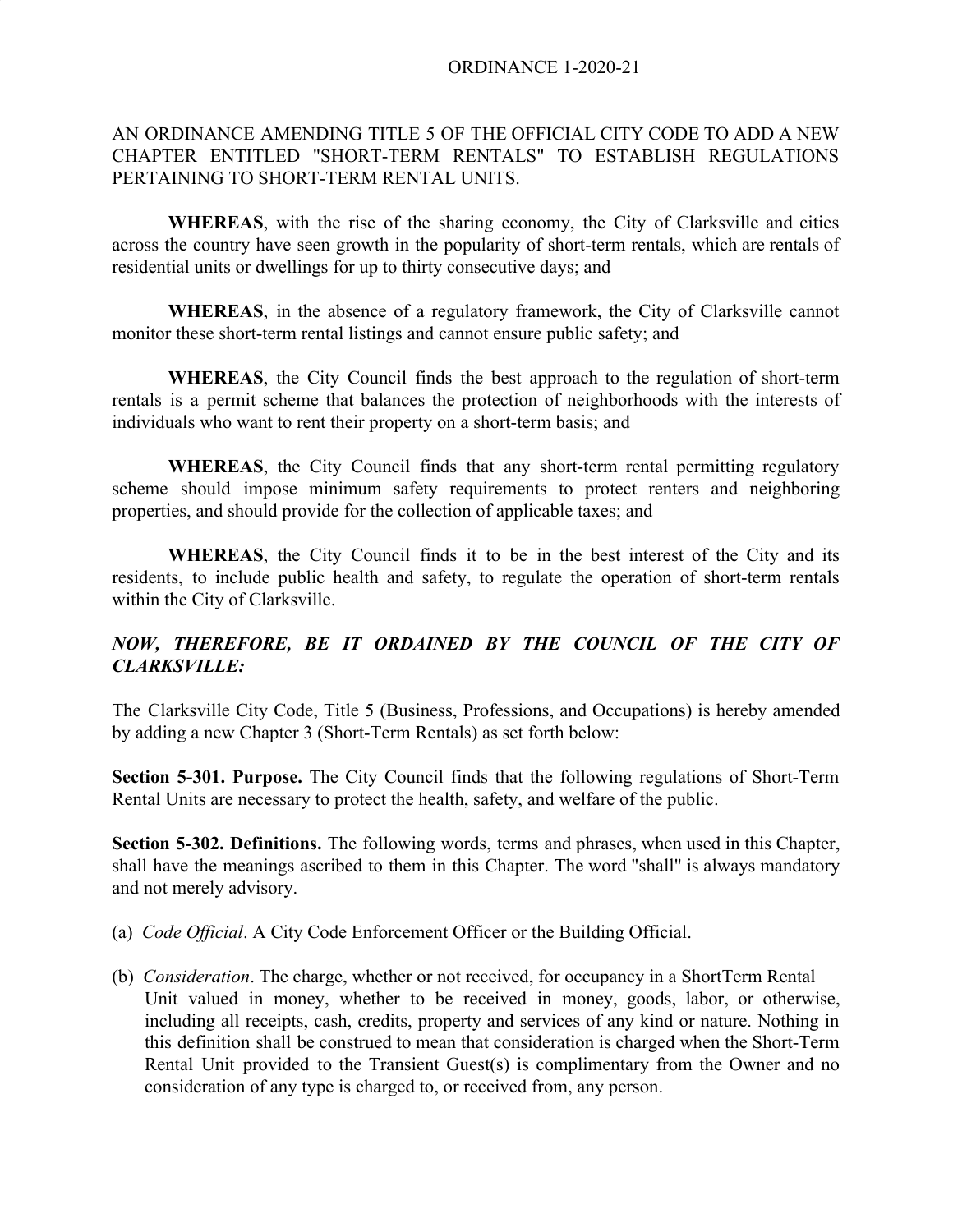- (c) *Contiguous Property.* Any property that is directly adjacent to the property on which a Short-Term Rental Unit is located, or which is across any street, road, highway, or alley from any property on which a Short-Term Rental Unit is located, and which is within one-hundred (100) feet of the nearest property boundary line of any property on which a Short-Term Rental Unit is located.
- (d) *Dwelling Unit.* A cabin, house, house trailer or mobile home, or structure used or designed to be used as an abode or home of a person, family, or household, and includes a single-family dwelling, a portion of a single-family dwelling, or an individual residential dwelling in a multi-dwelling building, such as a duplex, triplex, an apartment building, condominium, cooperative, or timeshare.
- (e) *Hosting Platform.* A person or entity that facilitates the booking of a Short-Term Rental Unit.

"Facilitate" includes, but is not limited to, the act of allowing an Owner to offer to list or advertise, typically for a charge or fee, the Short-Term Rental Unit on an Internet website, in a print publication, or through another forum provided or maintained by the Hosting Platform.

- (f) *Non-Residential District.* Any zoning district designated in the City of Clarksville that allows residential uses but is not a Residential District.
- (g) *Occupancy.* The use or possession, or the right to the use or possession, of any room(s), lodgings, or accommodations in any Short-Term Rental Unit.
- (h) *Operating Permit.* The city-issued document authorizing an Owner to operate a Short-Term Rental Unit within the City of Clarksville.
- (i) *Owner.* The person who owns property held out as a Short-Term Rental Unit.
- (j) *Residential District.* Any zoning district designated in the City of Clarksville where the principal permitted uses in the district include residential uses, including houses, duplexes, and multi-dwelling structures.
- (k) *Short-Term Rental Unit.* A dwelling unit, a portion of a dwelling unit, or any other structure or space that is occupied or intended or designed or advertised for occupancy by Transient Guests for dwelling, lodging, or sleeping, and which is offered to Transient Guests for Consideration for a period of up to 30 consecutive calendar days. Short-Term Rental Units shall not include dwelling units owned by the federal government, the state, or any of their agencies or political subdivisions; facilities licensed by the state as healthcare facilities, including temporary family healthcare structures; hotels; inns; motels; boarding houses; Bed and Breakfast establishments approved by the City of Clarksville pursuant to the Clarksville Zoning Ordinance; campgrounds; recreational vehicles or campers, or dwelling units rented to the same occupant(s) for more than thirty continuous days.
- (l) *Transient Guest.* A person who occupies a dwelling unit or portion thereof, other than his or her usual place of residence, in exchange for consideration.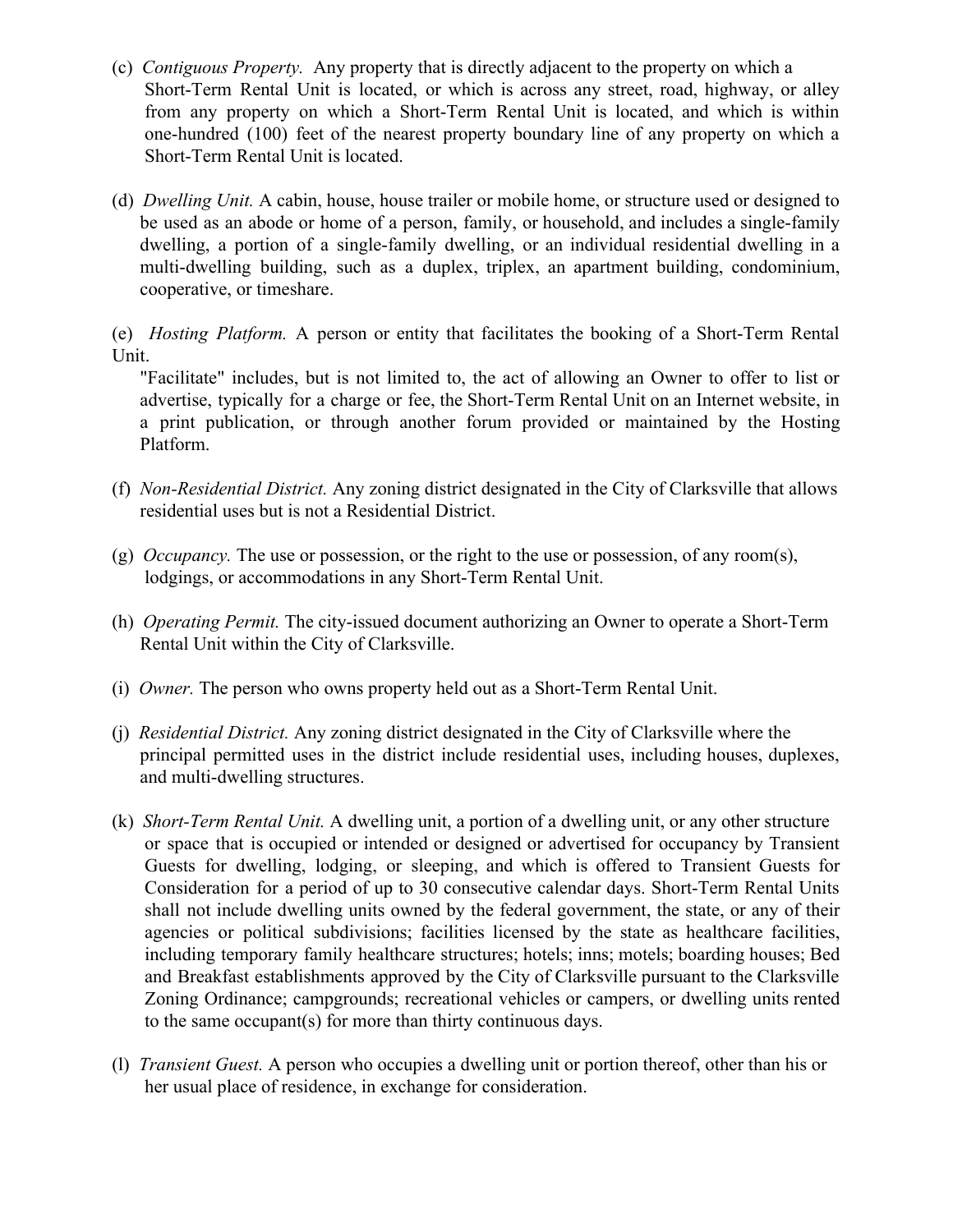## **Section 5-303. Permit Required for Operation of a Short-Term Rental Unit.**

- (a) *Operating Permit Required*. It shall be unlawful to operate or advertise any Short-Term Rental Unit within the City of Clarksville without a Short-Term Rental Unit Operating Permit issued under this Chapter, except as otherwise provided herein.
- (b) *Continued use for properties already being used as short-term rental*. In accordance with T.C.A. § 13-7-603, as may be amended from time to time, this Short-Term Rental Ordinance shall not apply to any property that was being used as a Short-Term Rental Unit by the owner of the property prior to the Clarksville City Council's enactment of this Chapter. The definition of "Used as a short-term rental unit" contained in T.C.A. § 13-7-602, as may be amended from time to time, shall be used in determining whether a property was being used as a Short-Term Rental Unit by the Owner of the property prior to enactment of this Chapter. In accordance with T.C.A.  $\S$  13-7-604(b)(3), as may be amended from time to time, any property being used as a Short-Term Rental Unit by the Owner of the property prior to enactment of this Chapter may continue operating said property as a Short-Term Rental Unit, without securing a permit, until the property is sold, transferred, ceases being used as a Short-Term Rental Unit for a period of thirty (30) continuous months, or has been in violation of a generally applicable local law three (3) or more separate times with no appeal rights remaining for any of the three (3) violations.

# **Section 5-304. Short-Term Rental Unit Operating Permit Application; Permit Availability; Application Form and Fee; Right of Entry.**

- (a) *Application.* Except as otherwise provided herein, every Owner desiring to operate a Short-Term Rental Unit shall submit an application for an Operating Permit to the Clarksville Department of Finance and Revenue. Each application shall contain all of the following information, along with a sworn statement that the information being provided is true and accurate, upon penalty of perjury. The permit application shall not be considered complete until all information specified by the application form and required by this chapter, as determined by the Department of Finance and Revenue, has been completed by the applicant.
	- (1) *Acknowledgement of Regulations and Obligation to Pay Hotel / Motel Tax; Submission of Proof of Business License*. The applicant shall include with his or her application a written acknowledgement by the Owner that he/she has read all regulations of this Chapter pertaining to the operation of a Short-Term Rental Unit, that the applicant will comply with and pay as required by law any hotel/motel tax requirements as levied or assessed by the City, Montgomery County, and / or the State of Tennessee, and shall submit a statement that the applicant has obtained a City of Clarksville business license and attach a copy of same thereto.
	- (2) *Affidavit of Life Safety Compliance.* An application for an Operating Permit shall be accompanied by an affidavit from the applicant verifying the number and room location(s) of all required life safety equipment, and that all such equipment is currently fully operational at the time of the application for the Short-Term Rental Unit. All such life safety equipment will be subject to verification or inspection.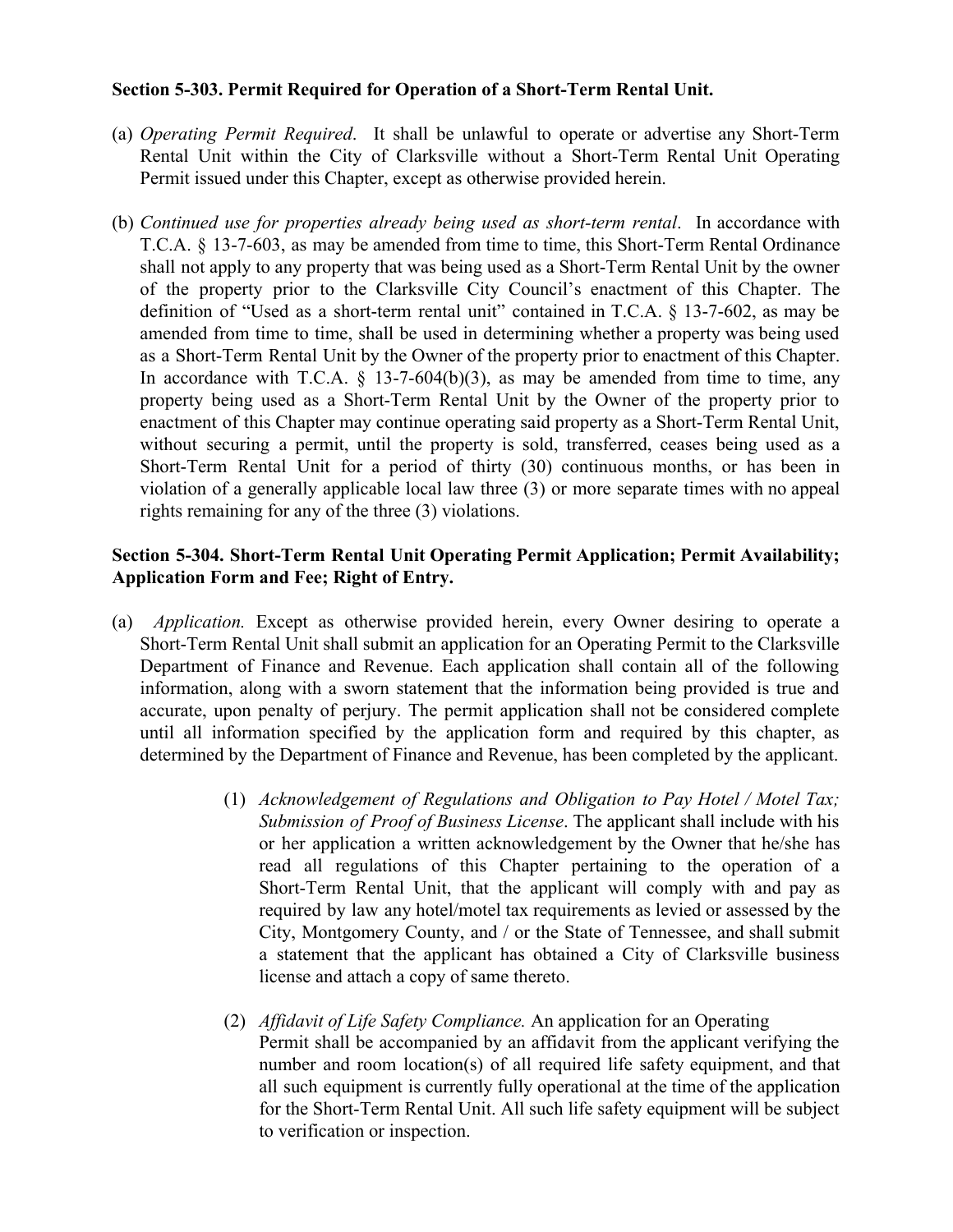(3) *Local Contact Person(s).* A person or persons designated by the Owner who shall be available twenty-four (24) hours per day, seven (7) days per week for the purpose of: (i) being able to respond, as necessary, within forty-five (45) minutes of notification of a complaint regarding the condition, operation, or conduct of occupants of the Short-Term Rental Unit, and (ii) taking remedial action necessary to resolve any such complaints. The Local Contact Person(s) may be the Owner or an Owner's agent. If not the Owner, the full legal name, residential street and mailing addresses, the e-mail address, and the telephone number of the Local Contact Person(s) shall be provided.

- (4) *Owner Information.* The full legal name, street and mailing addresses, the e-mail address, and the telephone number of the Owner of the property sought to be used as a Short-Term Rental Unit and, in cases where a business entity or trust is the owner of the property that is sought to be used as a Short-Term Rental Unit, the individual who has the responsibility to oversee the ownership of the property sought to be used as a Short-Term Rental Unit on behalf of the business entity or trust, including the mailing address, the e-mail address, and the telephone number of the individual having such responsibility. If the Owner of a Short-Term Rental Unit is a business entity, information and documentation is required demonstrating the Owner's valid status with the Tennessee Secretary of State.
- (5) *Site Plan.* A site plan and floor plan accurately and clearly depicting the size and location of the existing dwelling and the approximate square footage in the dwelling, the number and location of designated off-street parking spaces and the maximum number of vehicles allowed for overnight occupants. The floor plan shall describe the use of each room in the dwelling, the number, location and approximate square footage of all bedrooms, and any accessory buildings, including but not limited to garages and accessory dwelling structures or units.
- (6) *Confirmation regarding private agreements.* Written acknowledgement by the Owner that he/she/it is solely responsible for confirming and that he/she/it has confirmed that operating the Short-Term Rental Unit would not violate any Home Owners Association agreement or bylaws, Condominium Agreement, Covenants, and / or Restrictions, mortgage agreement, insurance contract, or any other contract or agreement governing and limiting the use of the proposed Short-Term Rental Unit.
- (7) Reserved.
- (8) Reserved.

## (b) *Short-Term Rental Unit Operating Permit Availability.*

(1) *Generally.* A Short-Term Rental Unit Operating Permit is available in any Residential or Non-Residential Districts upon meeting the criteria in this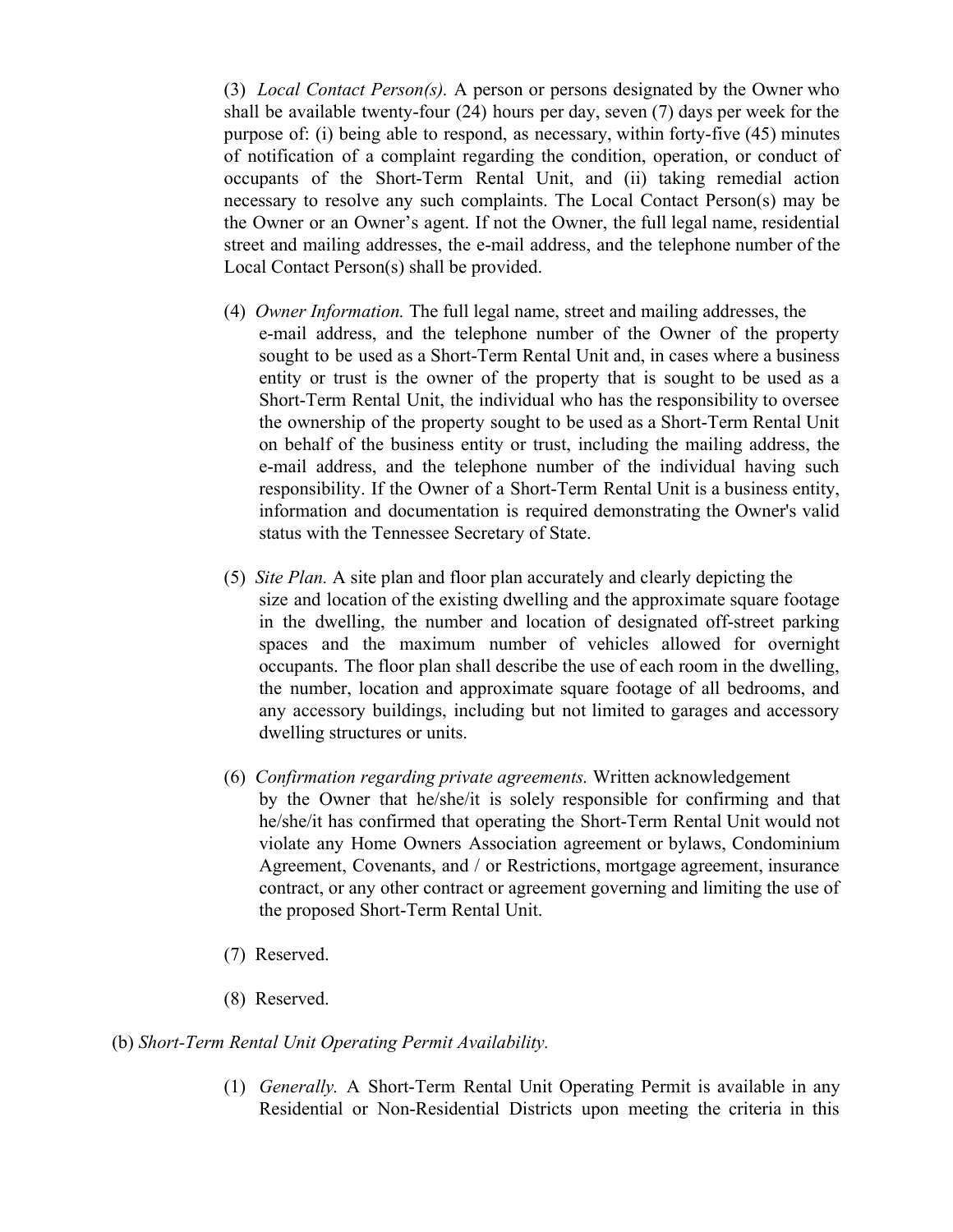Chapter. A Short-Term Rental Unit Operating Permit may be issued only to the Owner of the Short-Term Rental Unit.

(2) *Proof of Ownership*. Ownership shall be established by the deed for the property as recorded in the office of the Montgomery County, Tennessee, Register of Deeds.

(c) *Operating Permit Application Form.* The Department of Finance and Revenue shall develop and supply Short-Term Rental Unit Operating Permit application forms for use by applicants, which shall contain such questions and acknowledgements as are specified herein, to be answered and acknowledged by the applicant under oath and notarized.

(d) *Fees.* An administrative processing and inspection permit fee in the amount of one-hundred fifty dollars (\$150.00) shall be paid to the Clarksville Department of Finance and Revenue at the time an application for a Short-Term Rental Unit Operating Permit is submitted. There shall be no proration of fees. Application fees shall be non-refundable.

(e) *Right of Entry of Fire Department and Building and Codes Department.* The submission of an application for a Short-Term Rental Unit Operating Permit shall constitute consent of the applicant to permit the Clarksville Fire Rescue Department and the Clarksville Department of Building and Codes to conduct inspections of the Short-Term Rental Unit, from time to time, between the hours of 8 a.m. and 5 p.m. or during the hours such Short-Term Rental Unit is being rented, to ensure the Short-Term Rental Unit is complying with the requirements of this Chapter, other city ordinances, and state/federal laws and regulations.

# **Section 5-305. Administrative Processing and Inspections; Issuance.**

- (a) Once the Short-Term Rental Unit Operating Permit application is considered complete by the Department of Finance and Revenue, to include the payment of any required fee(s), the original application shall be date-stamped and retained by the Department of Finance and Revenue. The Department of Finance and Revenue shall then forward a copy of the completed application to the Fire and Rescue Department and to the Building and Codes Department for further review and inspections.
- (b) The Fire and Rescue Department shall conduct a fire and life safety inspection of the Short-Term Rental Unit within fifteen (15) calendar days of the date the application is accepted by the Department of Finance and Revenue to ensure that all required fire and life safety equipment is currently operable, and that the Short-Term Rental Unit is in compliance with all applicable fire codes, laws, and regulations. As part of the inspection, the Fire and Rescue Department shall determine the maximum occupancy of Transient Guests for the Short-Term Rental Unit. Upon completion of the fire and life safety inspection, the Fire and Rescue Department shall annotate on a form developed in coordination with the Building and Codes Department whether the Short-Term Rental Unit passed or failed the fire and life safety inspection, and if it failed, shall provide a short and plain summary of the reasons why the Short-Term Rental Unit failed the inspection, and shall cite to the applicable provision(s) of the fire codes, laws, or regulations at issue. In the event of failure of the fire and life safety inspection, an applicant may request a re-inspection, whereupon the applicant shall have ten (10) days from the date of the failed fire and life safety inspection to correct any deficiencies and pass a re-inspection. An applicant shall only be permitted one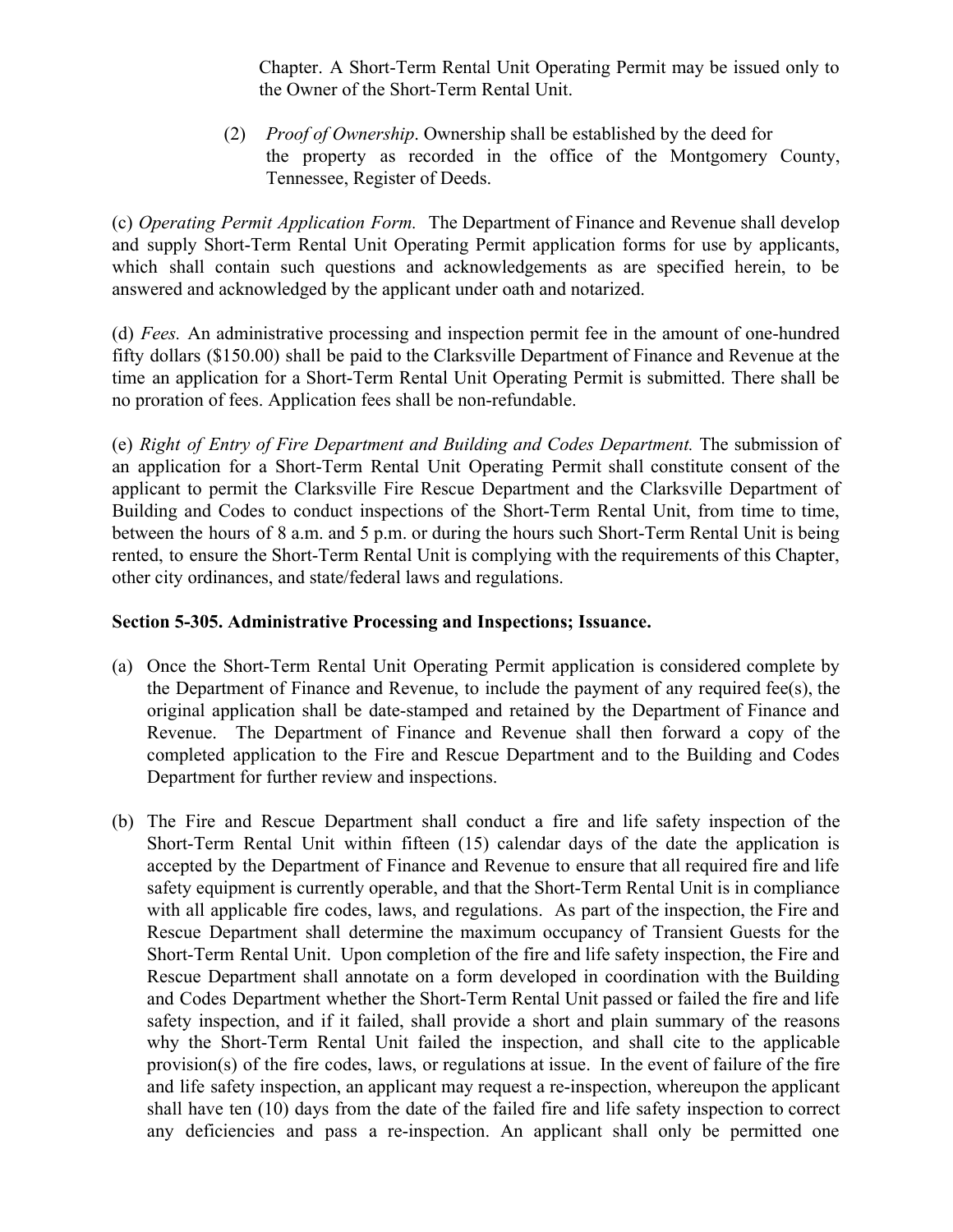opportunity for a fire and life safety re-inspection.

- (c) The Department of Building and Codes shall conduct a building safety inspection of the Short-Term Rental Unit within fifteen (15) calendar days of the date the application is accepted by the Department of Finance and Revenue to ensure compliance with all applicable building, gas, electrical, and plumbing codes, laws, and regulations. Upon completion of the building safety inspection, the Department of Building and Codes shall annotate on the form developed in coordination with the Fire and Rescue Department, whether the Short-Term Rental Unit passed or failed the building safety inspection, and if it failed, shall provide a short and plain summary of the reasons why the Short-Term Rental Unit failed the building safety inspection and shall cite to the applicable provision(s) of the building safety codes, laws, or regulations at issue. In the event of failure of the building safety inspection, an applicant may request a re-inspection, whereupon the applicant shall have ten (10) days from the date of the failed building safety inspection to correct any deficiencies and pass a re-inspection. An applicant shall only be permitted one opportunity for a building safety re-inspection.
- (d) Within fifteen (15) days of the date of successful completion of the fire and life safety inspection and the building safety inspection (whichever comes later), the Department of Building and Codes shall make a final determination whether the application should be approved or denied.
- (e) If the Department of Building and Codes determines that the application or the Short-Term Rental Unit does not conform to the requirements of this Chapter, or to other applicable laws or regulations, the application for a Short-Term Rental Unit Operating Permit shall be denied. Within five (5) days of any decision denying an application for an Operating Permit, the Department of Finance and Revenue shall inform the applicant of the denial in writing and shall explain the reason(s) for the denial in writing.
- (f) Upon successful completion of all required inspections and payment of the necessary fee(s), if the Department of Building and Codes is satisfied that the application and the Short-Term Rental Unit conform to the requirements of this Chapter and to all other applicable laws and regulations, within five (5) days of approval of the Short-Term Rental Unit Operating Permit application by the Department of Building and Codes, the Department of Finance and Revenue shall inform the applicant of the approval in writing and shall issue a Short-Term Rental Unit Operating Permit to the applicant using a permit form developed by the Department of Finance and Revenue in coordination with the Fire and Rescue Department and the Department of Building and Codes. The Operating Permit shall specify the maximum occupancy of Transient Guests permitted within the Short-Term Rental Unit.
- (g) All permits, whether an original permit or a renewal permit, shall pertain only to one single Short-Term Rental Unit as defined herein, and shall be separately numbered, and the Department of Finance and Revenue shall keep a duplicate of each original permit issued.
- (h) Once issued, the Short-Term Rental Operating Permit shall be valid for one (1) calendar year from the date of issuance, unless the Short-Term Rental Unit Operating Permit is suspended or revoked pursuant to this Chapter, or otherwise terminated by operation of, or in accordance with, law.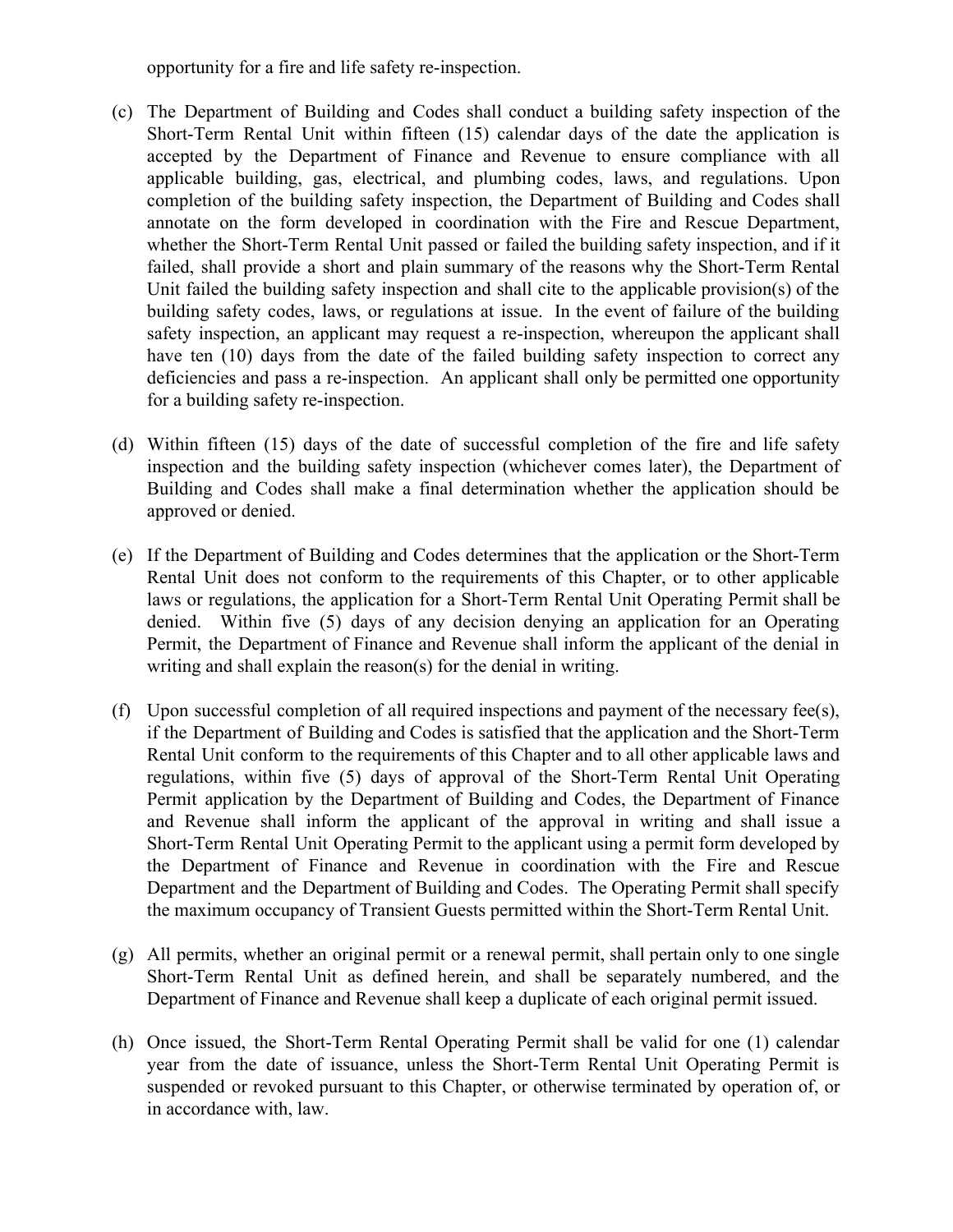#### **Section 5-306. Short-Term Rental Unit Operating Permit Renewals.**

Unless suspended or revoked for a violation of any provision of this Chapter or other applicable law or regulation, a Short-Term Rental Unit Operating Permit may be renewed annually, provided that an applicant submits a renewal application and processing fee of one-hundred twenty dollars (\$120.00) no later than thirty (30) calendar days before the Short-Term Rental Unit Operating Permit's expiration. An application for renewal of a Short-Term Rental Unit Operating Permit, which shall include an updated acknowledgement of rules signed by the Owner; an updated affidavit of life safety compliance signed by the Owner; any updated information regarding the Local Contact Person; any updated Owner information; an updated confirmation regarding private agreements signed by the Owner; an updated proof of insurance; and proof of payment of all taxes due, shall be made through the Department of Finance and Revenue. Upon receipt of an application for renewal, together with the renewal application fee, an inspection of the Short-Term Rental Unit, in accordance with the provisions of **Section 5-305** above, shall be made to ensure compliance with all fire safety and building safety requirements. After the Short-Term Rental Unit Operating Permit's expiration, the holder of the Short-Term Rental Unit Operating Permit forfeits the right to renew, and the Owner must reapply for a new Short-Term Rental Unit Operating Permit. A renewed Short-Term Rental Unit Operating Renewal Permit shall be valid for one (1) calendar year from the date of issuance.

#### **Section 5-307. Prohibition Against Transfer.**

- (a) *Generally*. No person holding a Short-Term Rental Unit Operating Permit shall sell, lend, lease, or in any manner transfer the permit for value.
- (b) *Permission*. The permission to operate a Short-Term Rental Unit under a ShortTerm Rental Unit Operating Permit shall be personal and limited to the Owner to whom the City issued the permit. A Short-Term Rental Unit Operating Permit shall terminate immediately upon the transfer of the property covered by the permit, whether such transfer is by deed, by law, or otherwise.
- (c) *Transfers Invalid*. Any unauthorized transfer or attempt to transfer a Short-Term Rental Unit Operating Permit shall automatically void such permit. Persons violating this provision, including both the transferor and transferee, may be subject to a citation and fine. Each unauthorized transfer or attempt to transfer of a Short-Term Rental Unit Operating Permit shall constitute a separate violation, and the penalty for such violation shall be fifty dollars (\$50.00) per day.

#### **Section 5-308. No Vested Rights.**

The provisions of this Chapter concerning Short-Term Rental Units are not a grant of vested rights to continue to operate any Short-Term Rental Unit indefinitely. Any Short-Term Rental Unit use, operation, and / or permits for Short-Term Rental Units are subject to the provisions of ordinances, resolutions, or other City measures, to include declarations of states of emergency, concerning Short-Term Rental Units that may be enacted or adopted at a later date, even though such ordinances, resolutions, or other city measures may change the terms, conditions, allowance, or duration for Short-Term Rental Unit use or operation, including but not limited to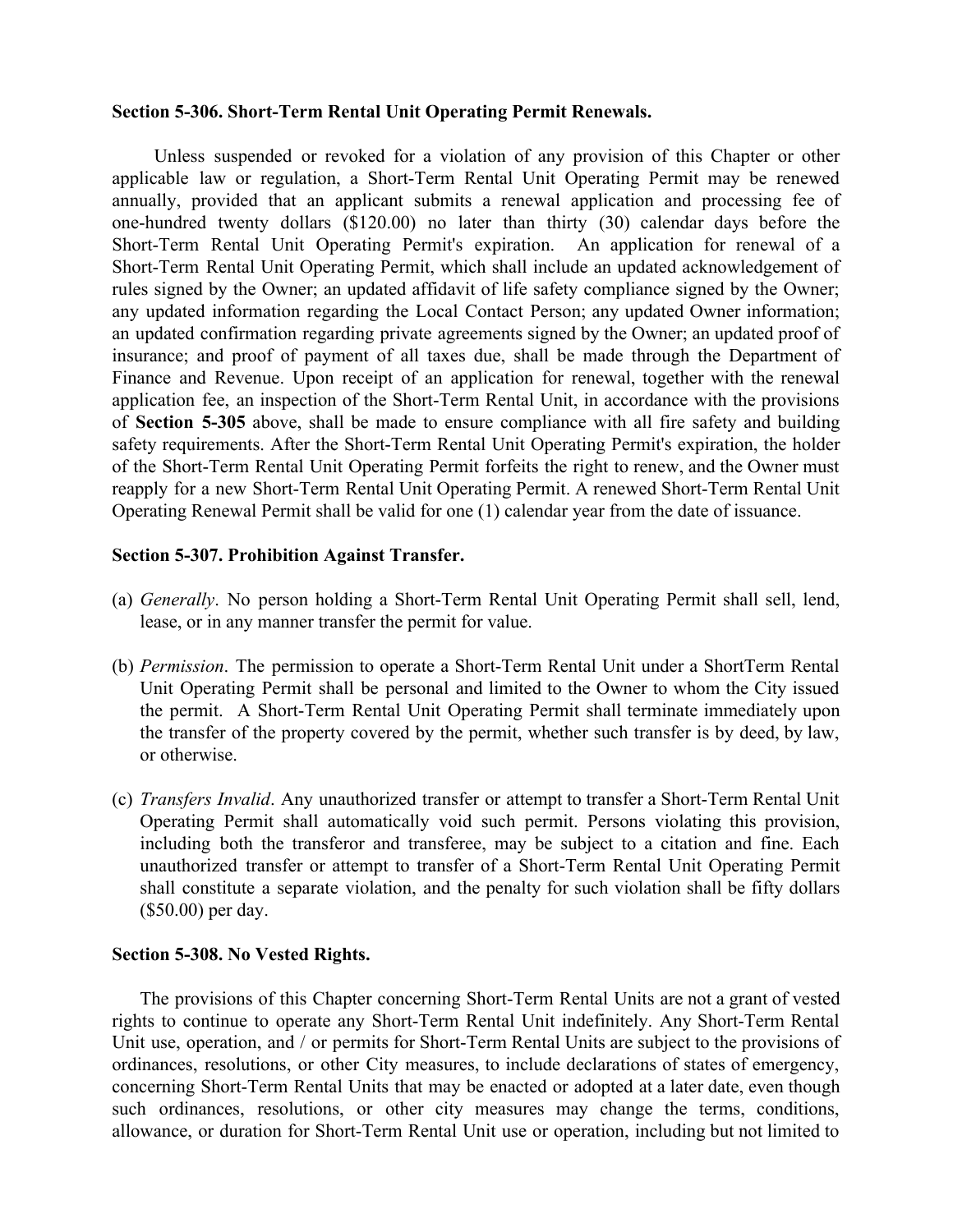those that may terminate some or all Short-Term Rental Unit uses or operations, with or without some period of amortization. While this recitation concerning vested rights is implicit in any uses permitted by the City, this explicit recitation is set forth to avoid any uncertainty or confusion. This Chapter is expressly declared to be enacted pursuant to general police powers, to include those pertaining to general health and welfare, building and fire safety, and is not to be construed as a zoning law.

# **Section 5-309. Compliance with Laws; Complaints; Remedies; and Permit Revocation.**

- (a) *Compliance with city, state, and federal Laws*. It shall be unlawful to operate a Short-Term Rental Unit that does not comply with all applicable city, state, and federal laws and regulations.
- (b) *Operation without permit deemed public safety hazard*. Except as otherwise provided herein, any Short-Term Rental Unit operating or advertising for operation without a valid Short-Term Rental Unit Operating Permit shall be deemed a public safety hazard. The City may issue, and the Owner or the Local Contact Person may receive, a civil citation for operating or advertising for operation without a Short-Term Rental Unit Operating Permit. Such civil citations will be adjudicated in the Clarksville City Court.
- (c) *Public nuisance*. It is unlawful and a violation of this Chapter and is hereby declared a public nuisance for any person to commit, cause, or maintain a violation of any provision or fail to comply with any of the requirements of this Chapter. The City may issue and the Owner, the occupants, or the Local Contact Person may receive a civil citation for any violation of this Chapter or any other City ordinance by the Owner, the Local Contact Person, or the occupants of the Short-Term Rental Unit. Such civil citations will be adjudicated in the Clarksville City Court.
- (d) *Complaints*. If a complaint is filed with the City of Clarksville alleging that the Owner has violated the provisions of this Chapter or any other applicable City ordinance or State law, a Code Official shall provide written notification of the complaint by registered mail to the Owner at the Owner's address listed on the application, and the Code Official shall investigate the complaint and inspect the property being used as a Short-Term Rental. Within twenty (20) days of the date that the notification was sent to the Owner, the Owner may respond to the complaint, present evidence, and respond to evidence produced by the investigation. If the Code Official finds the complaint to be supported by a preponderance of the evidence, the Code Official may suspend or revoke the Short-Term Rental Unit Operating Permit or take or cause to be taken other enforcement action as provided herein or elsewhere in the City Code. Any false complaint made against a Short-Term Rental Owner may be punishable as perjury under T.C.A. § 39-16-702, as may be amended from time to time.
- (e) *Revocation or Suspension of Permit*. The Code Official may suspend or revoke a Short-Term Rental Unit Operating Permit if the Code Official discovers that (i) an applicant obtained the ShortTerm Rental Unit Operating Permit by knowingly providing false information on the application; (ii) the continuation of the Short-Term Rental Unit presents a threat to public health or safety; or (iii) the Owner or Short-Term Rental Unit has violated any of the provisions of this Chapter or has violated any other City ordinance, State law, or Federal law related to the operation of the Short-Term Rental Unit.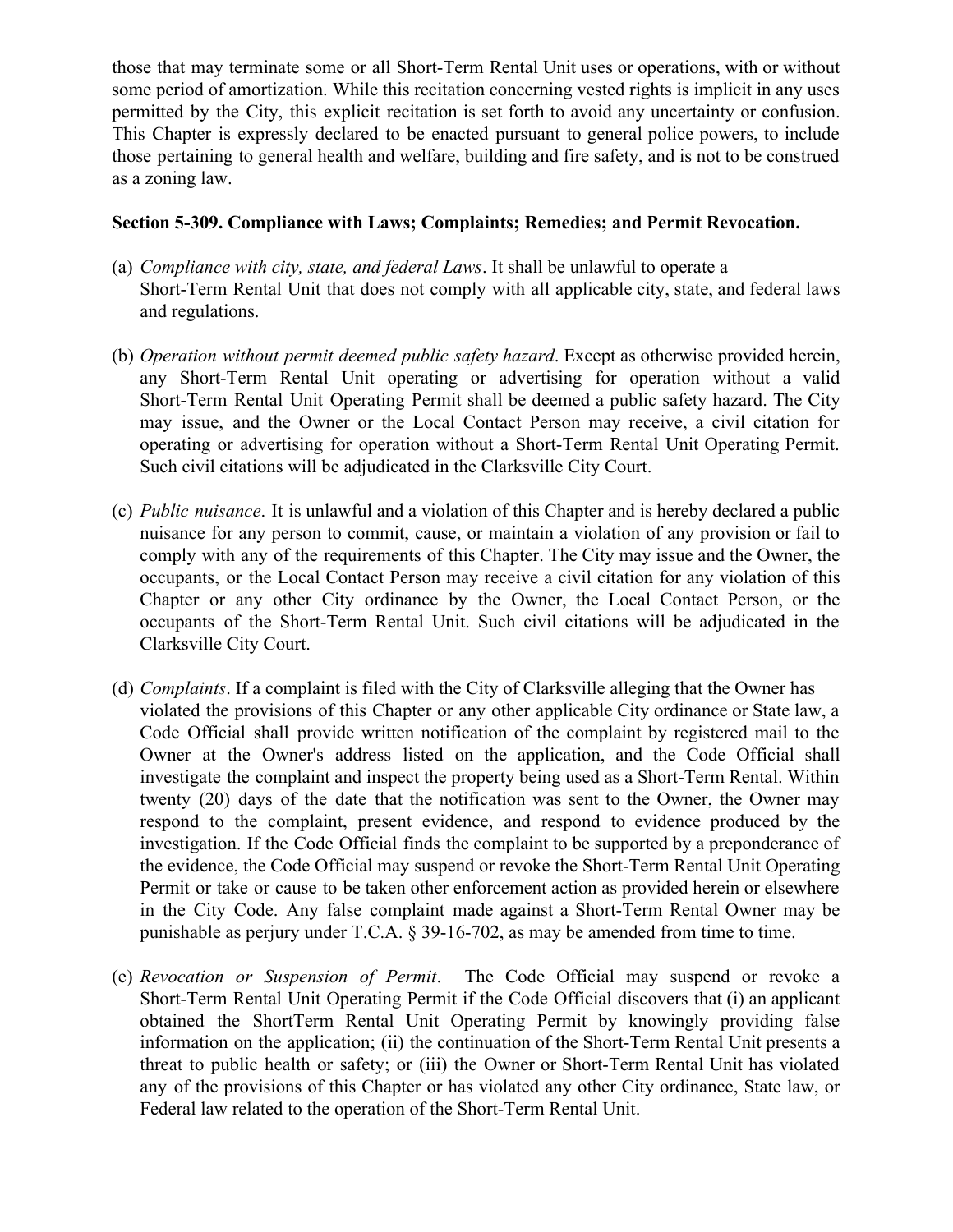- (f) *Effect of Revocation.* Should the Short-Term Rental Unit Operating Permit be revoked, in addition to any other penalty, there shall be a one-year waiting period from the date of revocation for the property to become eligible again for a Short-Term Rental Unit Operating Permit. Upon reapplication, the Owner must pay the full permit fee.
- (g) *Appeal of Suspension or Revocation*. If a Short-Term Rental Unit Operating Permit is suspended or revoked, the Code Official shall state the specific reason(s) for the suspension or revocation. Any Owner whose Short-Term Rental Unit Operating Permit has been suspended or revoked may appeal such suspension or revocation by submitting a written request to the Department of Building and Codes for a hearing before the Board of Adjustments and Appeals within twenty (20) calendar days of receiving the notice of suspension or revocation. A hearing date will be set within twenty (20) calendar days of the filing of an appeal. All hearings before the Board of Adjustments and Appeals shall be open to the public. The appellant, the appellant's representative, the Code Official or his/her designee, and any person whose interests are affected shall be given an opportunity to be heard. A quorum shall consist of not less than a majority of full membership of the Board of Adjustments and Appeals. The Board of Adjustments and Appeals may reverse or affirm, wholly or in part, or may modify the order, requirement, decision or determination appealed from and may make such order, requirement, decision, or determination as ought to be made. The decision of the Board of Adjustments and Appeals shall be the final administrative decision and shall be subject only to judicial review in the Circuit or Chancery Court pursuant to state law of general application. In addition to any other penalty imposed, if the decision of the Board of Adjustments and Appeals to revoke a Short-Term Rental Unit Operating Permit is upheld, the Owner shall not be eligible to reapply for a new Short-Term Rental Unit Operating Permit for the premises for a period of one (1) year. Upon reapplication, the Owner shall be required to pay the full Short-Term Rental Unit Operating Permit application fee. During the pendency of any appeal to the Board of Adjustments and Appeals or to any Court as provided herein, the revocation or suspension decision of the Code Official or of the Board, respectively, shall remain in effect.
- (h) *Emergency Suspension*. Notwithstanding any other provision of this Chapter, the chief of police, the fire chief, or the Code Official, or their designee(s), may temporarily suspend a Short-Term Rental Unit Operating Permit and order a temporary cessation of Short-Term Rental operations in a situation involving an immediate danger to public health, safety, or welfare, or to investigate criminal activity that has allegedly occurred on the premises. The chief of police, the fire chief, or the Code Official, or their designee(s), shall give immediate written notice of the temporary suspension/cessation order to the Owner if present at the premises, or to the Local Contact Person or to any occupant, who shall be required to immediately comply with the order. Thereafter, within a reasonable time, using the most efficacious means possible, the chief of police, the fire chief, or the Code Official, or their designee(s), shall give written notice of the temporary suspension/cessation order to the permit holder, if not previously served, along with a brief statement of the facts and reasons for the decision to suspend the Short-Term Rental Unit Operating Permit and to terminate the operation of the Short-Term Rental Unit. Such notice shall state that the matter of the temporary suspension/cessation will be heard by the Board of Adjustments and Appeals at the first regularly scheduled board meeting thereafter, or at a special called board meeting, either of which to be held not later than five (5) calendar days from the date of issuance of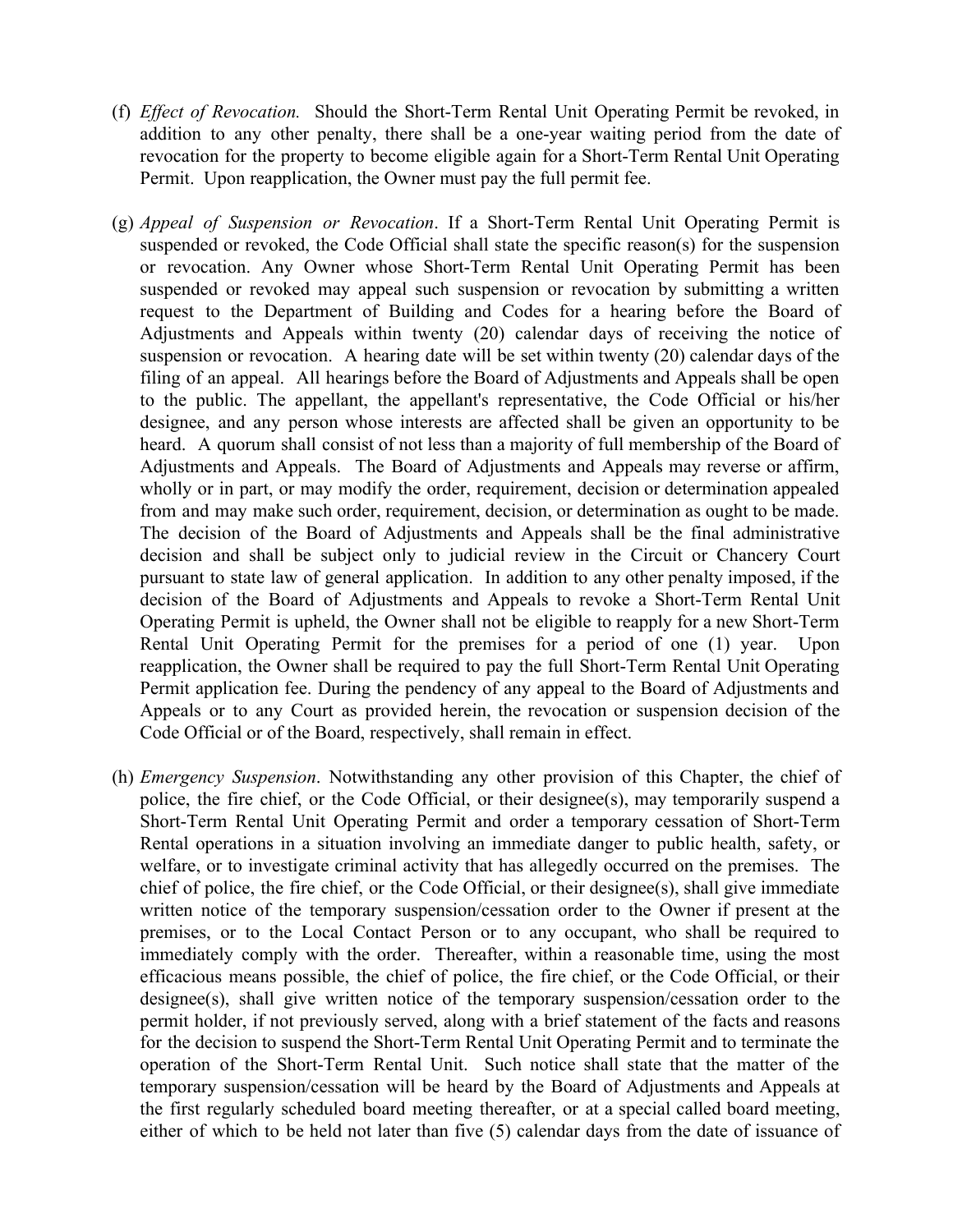the temporary suspension/cessation order, unless the Owner shall request in writing additional time, not to exceed ten (10) days, said request to be filed with the board, during which time the temporary suspension/cessation shall continue. The temporary suspension and order of cessation shall be effective when issued by the chief of police, the fire chief, or the Code Official, or their designee(s), and shall remain in effect until the Board of Adjustments and Appeals reviews the facts, circumstances, and reasons for the temporary suspension and makes a determination whether there is just cause for the suspension to continue, but in no event shall the temporary suspension and cessation order continue beyond ten (10) calendar days without a hearing thereon by the Board of Adjustments and Appeals. At the public hearing, the board may, after a finding of just cause as provided herein, suspend the Operating Permit for a definite time period or may revoke the Operating Permit. If no finding of just cause is established, the board may immediately rescind the temporary suspension, lift the cessation order, and reinstate the Operating Permit.

# **Section 5-310. City Shall Have No Obligation to Enforce Private Rights or Agreements; No Third Party Beneficiaries.**

The City of Clarksville shall not have any duty or obligation or be responsible for making a determination regarding whether the issuance of a Short-Term Rental Unit Operating Permit or the use of a dwelling as a Short-Term Rental Unit is permitted under any private agreement(s) or any covenants, conditions, and restrictions, or private codes, or under any of the regulations or rules of a homeowners' association or maintenance organization, condominium agreement, mortgage agreement, insurance contract, or any other contract or agreement that may be applicable governing and limiting the use of the Short-Term Rental Unit, and the City shall have no enforcement obligations in connection with such private agreements or covenants, conditions and restrictions or such regulations or rules. The provisions of this chapter, nor the approval of or issuance of any Short-Term Rental Unit Operating Permit shall not be construed to confer any third-party beneficiary status upon any person, business entity, organization or association as against the City of Clarksville.

## **Section 5-311. Operational Requirements.**

- (a) *Safety Standards*. Notwithstanding any code provision to the contrary, during each Short-term Rental Unit Occupancy, each Short-term Rental Unit shall have, at minimum, the following life safety equipment on the premises and installed to manufacturer specifications: (i) a smoke alarm meeting Underwriters Laboratory (UL) 217 standards inside each sleeping room, outside of and within fifteen (15) feet of sleeping rooms, and on each story of the dwelling unit, including basements; (ii) a carbon monoxide detector within fifteen (15) feet of all bedrooms; and (iii) and a fire extinguisher. Every smoke and carbon monoxide alarm must function properly with the alarm sounding after pushing the test button and the fire extinguisher must be operational. It shall be unlawful to operate a Short-term Rental Unit without a smoke alarm, carbon monoxide detector, or fire extinguisher as required by this Chapter.
- (b) *Taxes*. All Short-Term Rental Unit Owners shall be responsible to pay all applicable taxes, including, but not limited to, real and personal property taxes, the hotel/motel tax, sales taxes, gross receipts taxes, and any employment and income taxes, as may be levied or assessed by the City, Montgomery County, the State of Tennessee, or the United States of America.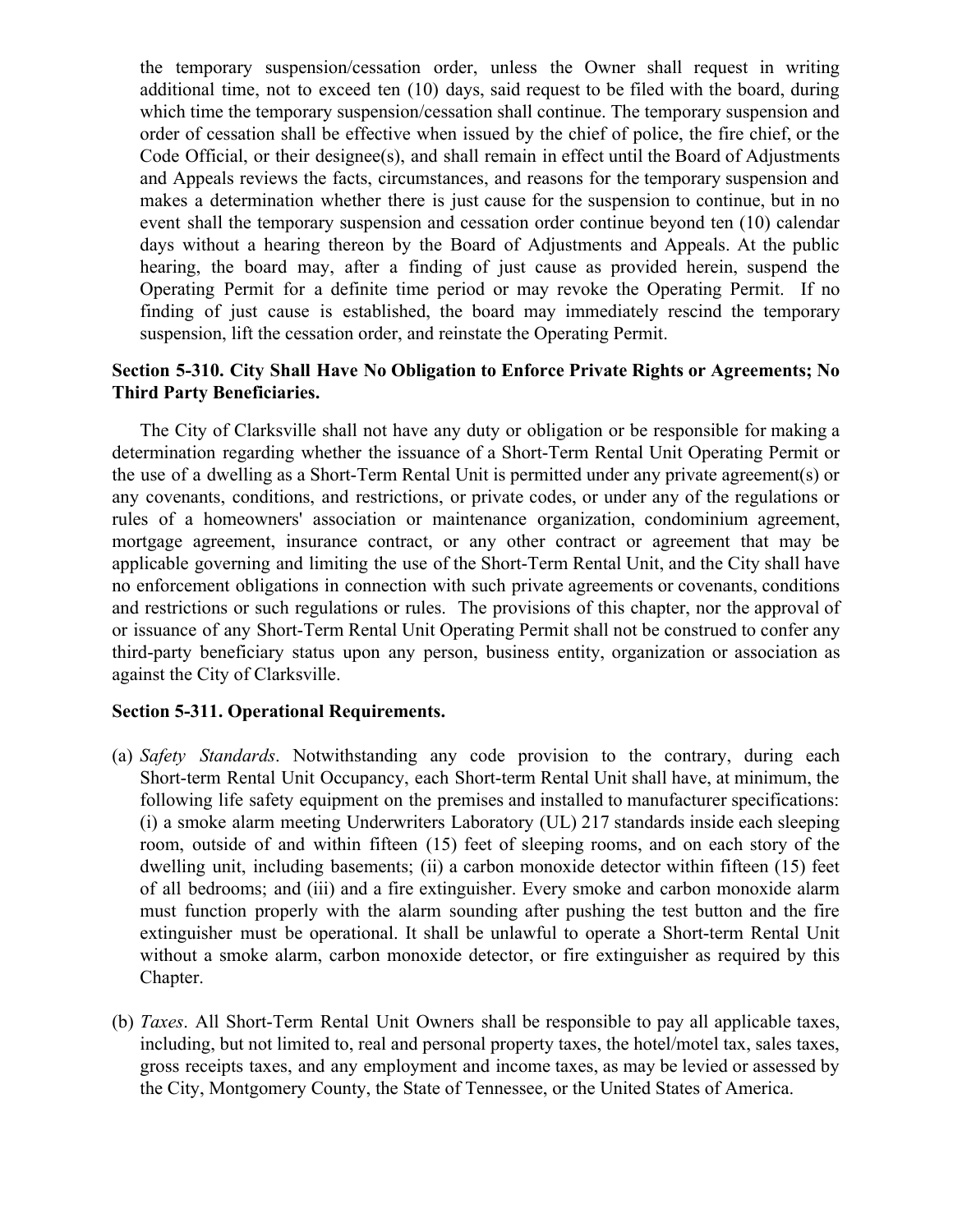- (c) *Advertising*. It shall be unlawful to advertise any Short-Term Rental Unit without the Operating Permit number clearly displayed on the advertisement. For the purposes of this Chapter, the terms "advertise," "advertising" or "advertisement" mean the act of drawing the public's attention to a Short-Term Rental Unit in any forum, whether electronic or non-electronic, in any media or medium, in order to promote the availability of the Short-Term Rental Unit.
- (d) *Maximum Occupancy*. The maximum occupancy of any Short-Term Rental Unit by Transient Guests shall not exceed the maximum occupancy limits as prescribed by the Operating Permit. Simultaneous rental to more than one party under separate contracts shall be prohibited.
- (e) *Age Requirement*. The principal renter (Transient Guest) of a Short-Term Rental Unit shall be at least eighteen (18) years of age.
- (f) *Use of Short-Term Rental Unit*. No Transient Guest may use a Short-Term Rental Unit for on-site business or commercial purposes during any rental period.
- (g) *Parking*. Each Short-Term Rental Unit shall provide at least one parking space per bedroom offered for rent.
- (h) Reserved.
- (i) Reserved.
- (j) *Food Service*. No food shall be prepared for, or served to, the Transient Guest(s) by the Owner for any consideration.

(k) *Contact Information Shall Be Posted*. The name and telephone number of the Local Contact Person(s) shall be conspicuously posted within the Short-Term Rental Unit.

(l) *Compliance with Clarksville City Code*. The Owner shall ensure that the use of the Short-Term Rental Unit complies with all applicable noise, nuisance, parking, trash, and property maintenance code, ordinances, regulations, and all other provisions of the City Code. A prohibition against making loud noise in such a manner as to disturb the quiet, comfort or repose of neighboring property owners shall be included in the Short-Term Rental Unit rules and contained in the Short-Term Rental Unit lease agreement.

## **Section 5-312. Effect of Chapter During Declared State of Emergency.**

The provisions of this Chapter, in whole or in part, may be suspended during the pendency of any lawfully declared state of emergency issued by the President of the United States of America, the Governor of the State of Tennessee, or by the Mayor of the City of Clarksville, which may include, but is not limited to, a temporary prohibition on the rental of a Short-Term Rental Unit by an Owner who possesses an otherwise legally valid Short-Term Rental Unit Operating Permit, or on the use or occupation of same by any Transient Guest as defined herein, to the extent permitted or not otherwise prohibited by federal or state law of general application.